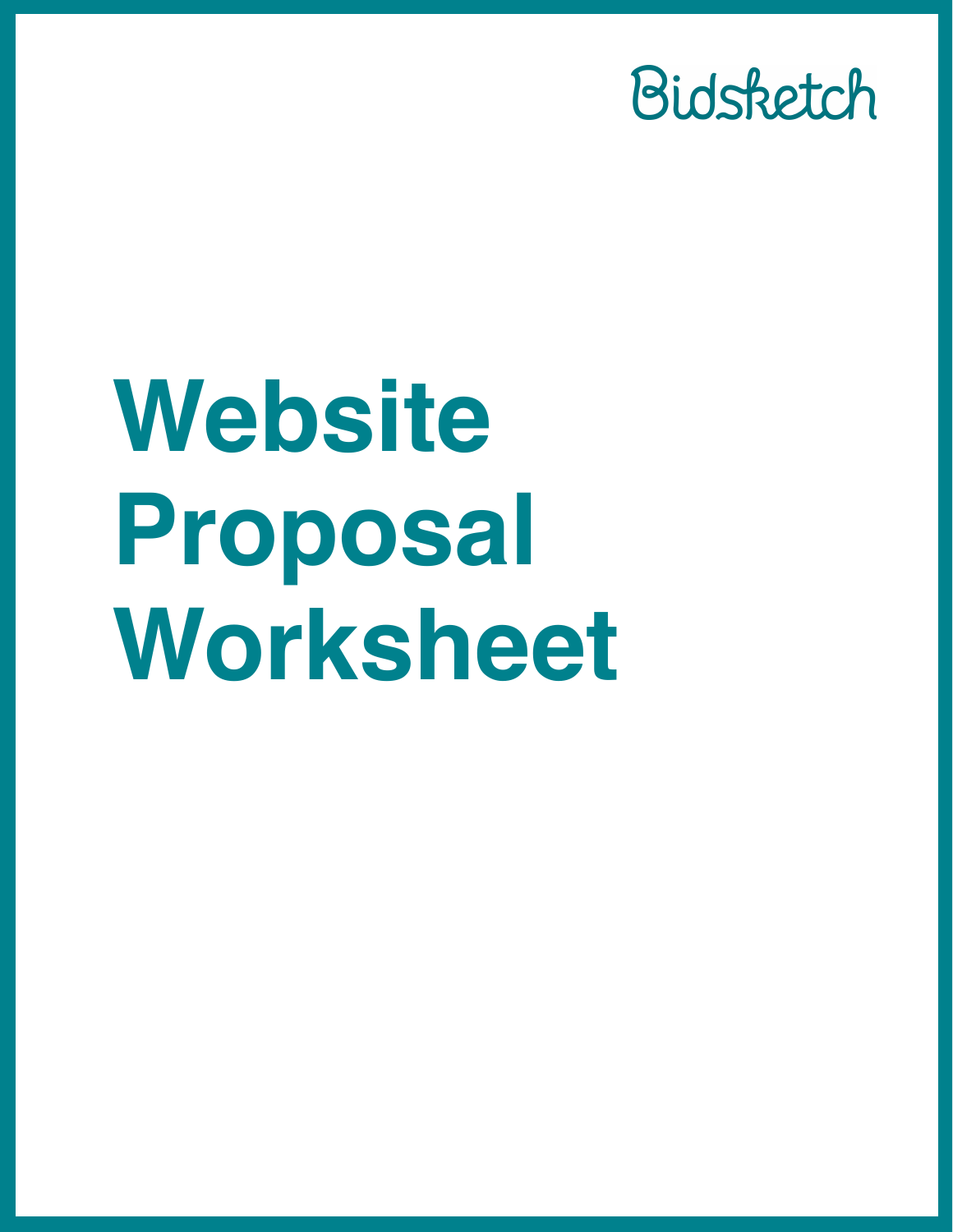## **Website Proposal Worksheet**

The proposal is one of the most powerful lead generation tools for website designers. In fact, it can also be one of the most successful methods of converting leads into clients. Unfortunately, while writing proposals is a big part of being a web developer, you might not even know how to write them.

While big companies, especially the ones with bigger budgets, expect to see high-quality proposals before they will consider you for a job, most training and even college courses don't cover writing proposals. You're on your own.

Because the majority of clients will create a first impression and decide whether or not to hire you based on your pitch, learning how to create a quality and convincing proposal is your best bet for increasing job prospects.

While any website proposal will require time and research, you can streamline the process and learn to create quality proposals more quickly. By learning what goes into a proposal, and how to leverage the basic proposal structure into a template, you can speed up writing and get back to the web development you love.

This worksheet will help you learn how to improve the quality of your pitch so that your proposal is more persuasive. You'll learn basic marketing tricks, and of course, how to write more quickly.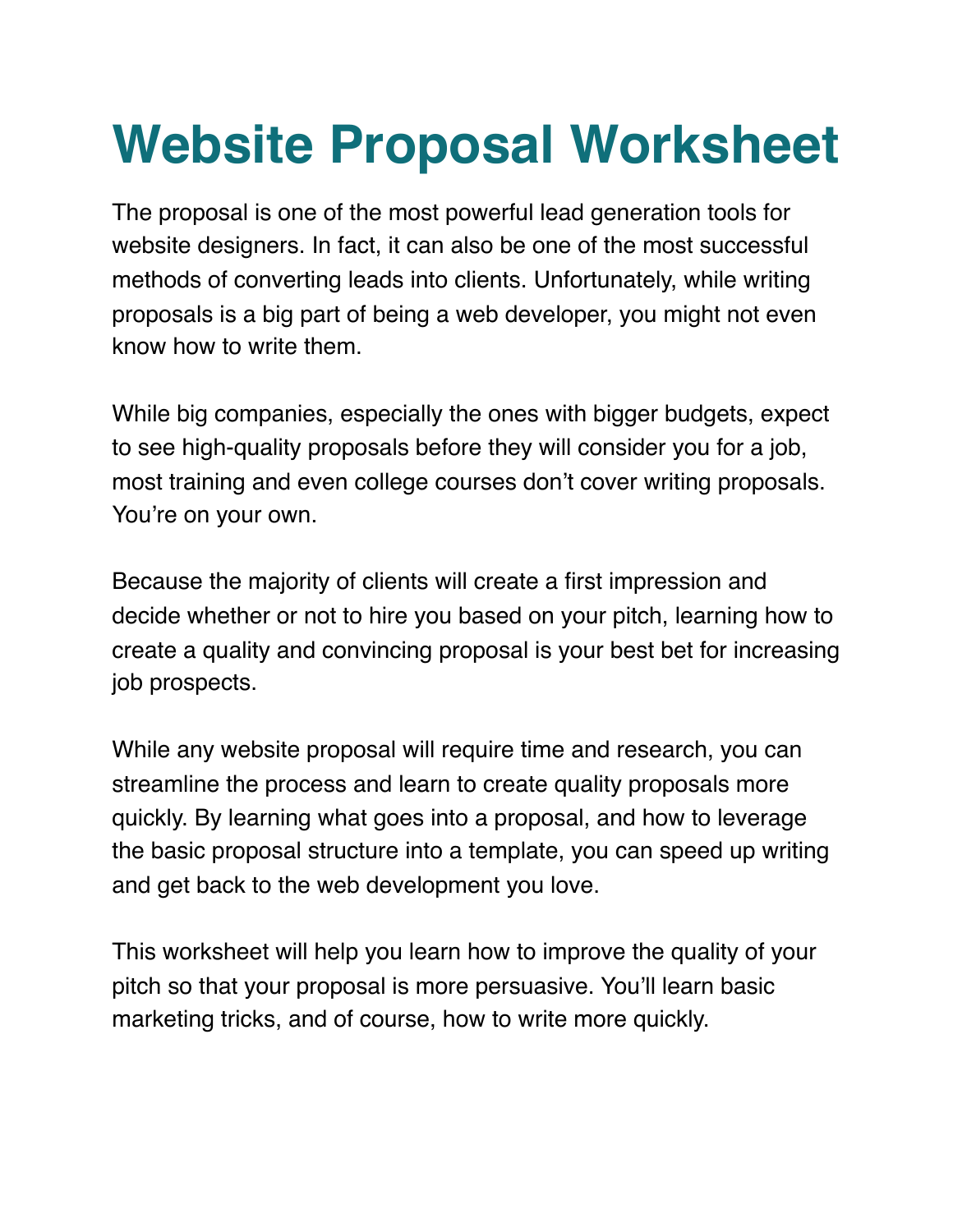Let's get started now.

### **Research**

If you want to create a successful pitch then you have to know why the client needs your services. For that reason, the first step to writing any proposal is to research.

While some clients will come right out and tell you why they need your services, most won't. You'll have to do a little digging to uncover the underlying issues behind their project.

Let's say the client wants a website redesign to completely revamp their existing website.

This would improve the look and feel of the website, and probably the usability as well, but a website redesign doesn't make the company any money. Why do they really need a new website? Businesses are all trying to make money and that means that they wouldn't spend money unless they thought they could make it back.

Your research should uncover the problems you can solve to help make the client money.

Research and write the reason your client needs website development:

Example:

*ABC Company has an older website layout which isn't performing well on mobile. Because 40% of the sites visitors are from mobile, this is creating a high exit and bounce rate which is beginning to affect sales and SEO.*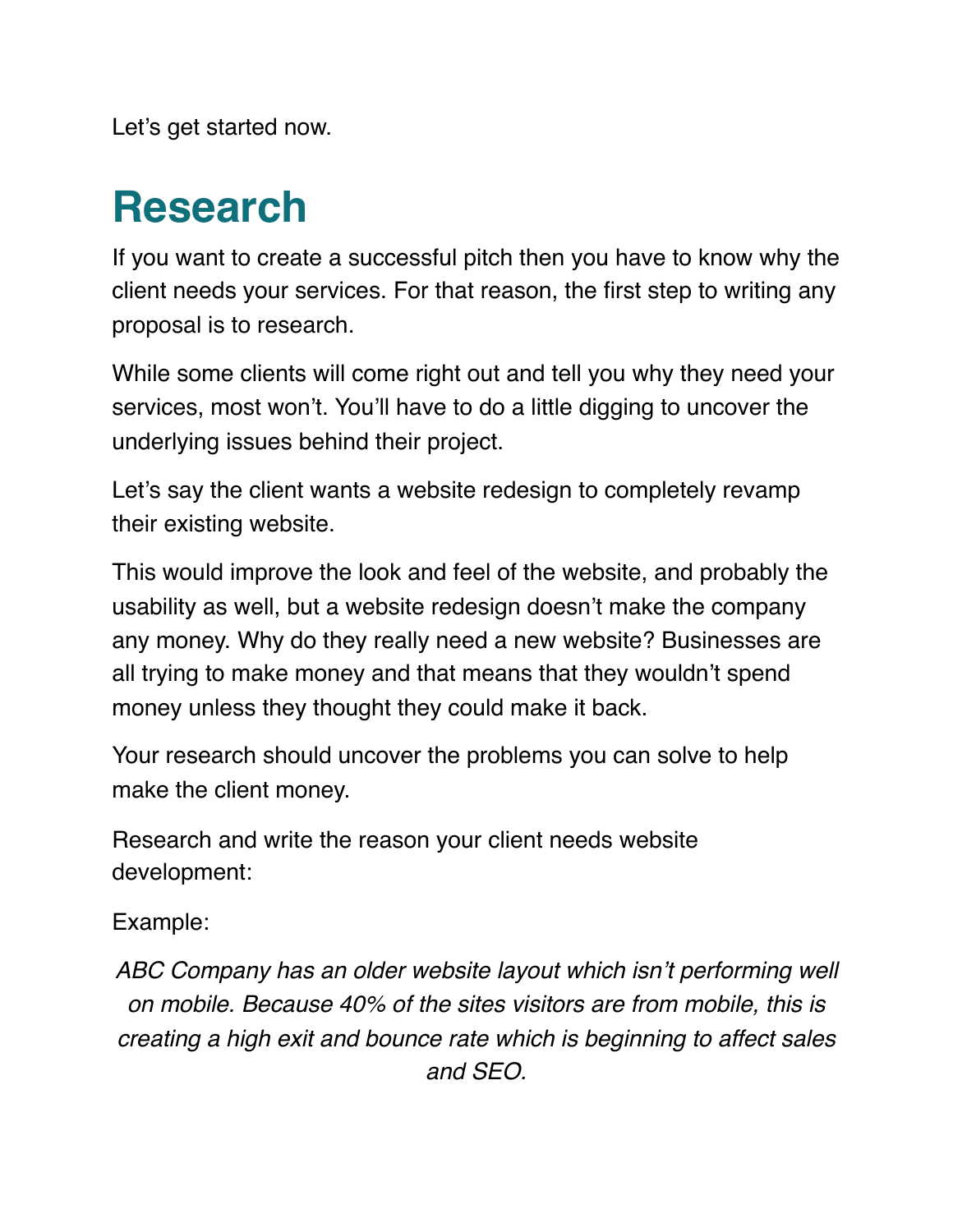Your turn: What actual issues are your potential clients facing that would make them want to hire you?

Researching the clients actual issues, or getting to the heart of why they need solutions, will help you with creating the rest of your proposal.

## **Create an Outline**

Now that you know what the client is facing as a problem, you can get started writing your proposal. You can use the following layout alongside placeholder text to create a template if you aren't using software.

- a.Problem Statement
- b.Recommended Solution
- c.Benefits
- d.Pricing
- e.Call to Action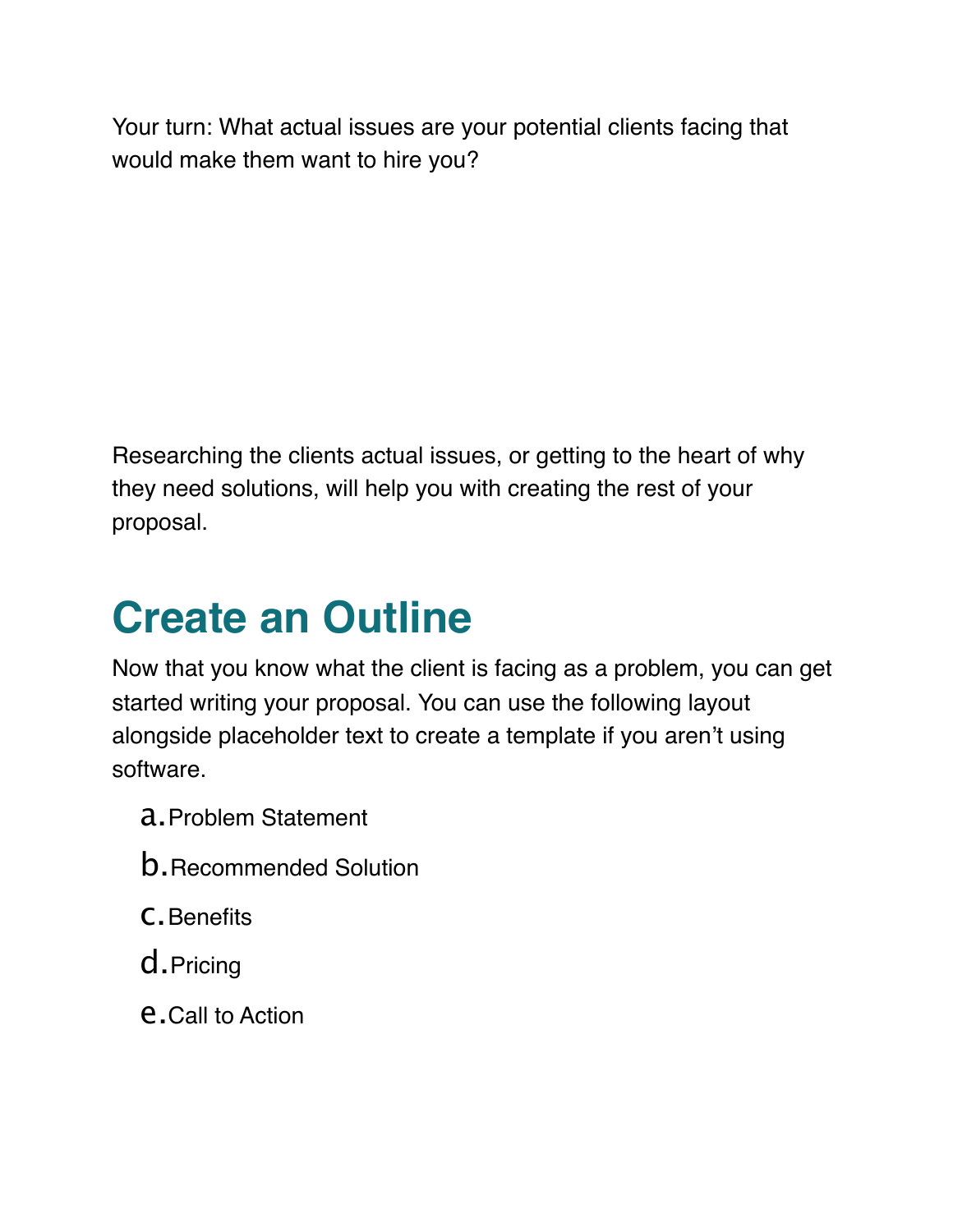## **Putting it Together**

If you have placeholder text from a template or successful proposal, then you can use that to style your content. You can also use some of the examples from this how-to if you need help with structure. There are five basic parts of a proposal:

#### **1. Problem Statement**

The problem statement puts your research in client friendly language to show them that you understand their issues. By putting this information at the start of your proposal, you attract attention and stand out from your competitors.

Example:

- *While web standards and codes are constantly updating, it has been several years since ABC Company has redesigned their website. As a result, the current page is slow to load, notresponsive, and difficult to use on mobile sites. This is resulting in a high bounce and exit rate as mobile visitors hit the back button in search of websites that are better suited to their devices. Because mobile currently makes up a large percentage of ABC Companies demographic, this is beginning to hurt sales and SEO.*
- *ABC Company could solve the problem by launching a complete website re-design with mobile friendly responsive code, and a faster loading site.*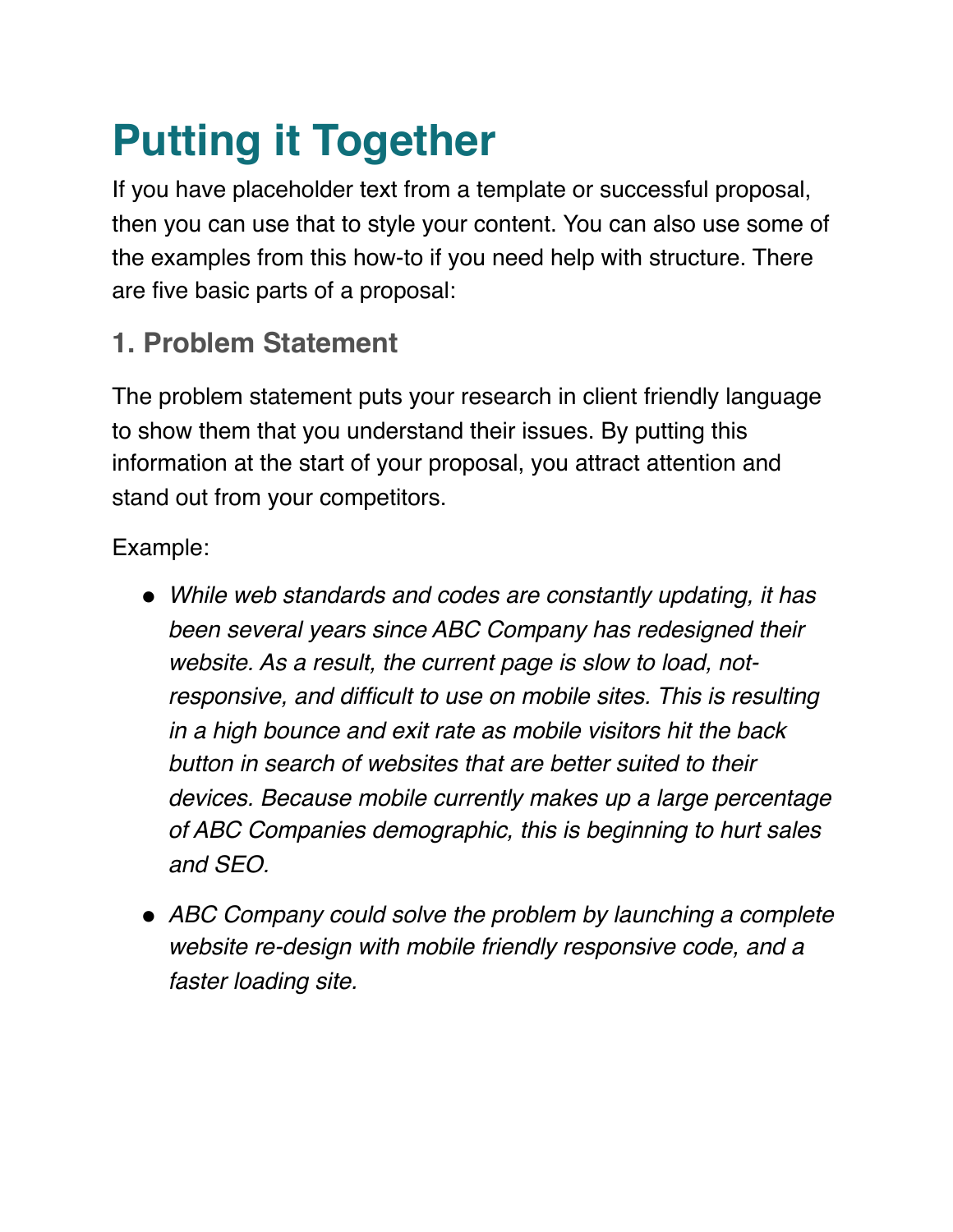Not it's your turn:

#### **2. Proposed Solution**

Your problem statement may highlight the client's issues, but your proposed solution has to tell them how you can fix it. Look at the real issues and then try to outline how your services offer a solution to the problems the client is facing.

Example:

• *ABC Company should consider a complete website redesign to introduce a new responsive layout that looks attractive on different mobile screen sizes. Introducing a new mobile friendly user interface would help to increase click-through rates and sales, and would help to increase the amount of time users spend on each page. Changing up the look and giving ABC Company a new image would also help to rebrand the old website into something new that customers want to see.* 

Now you try: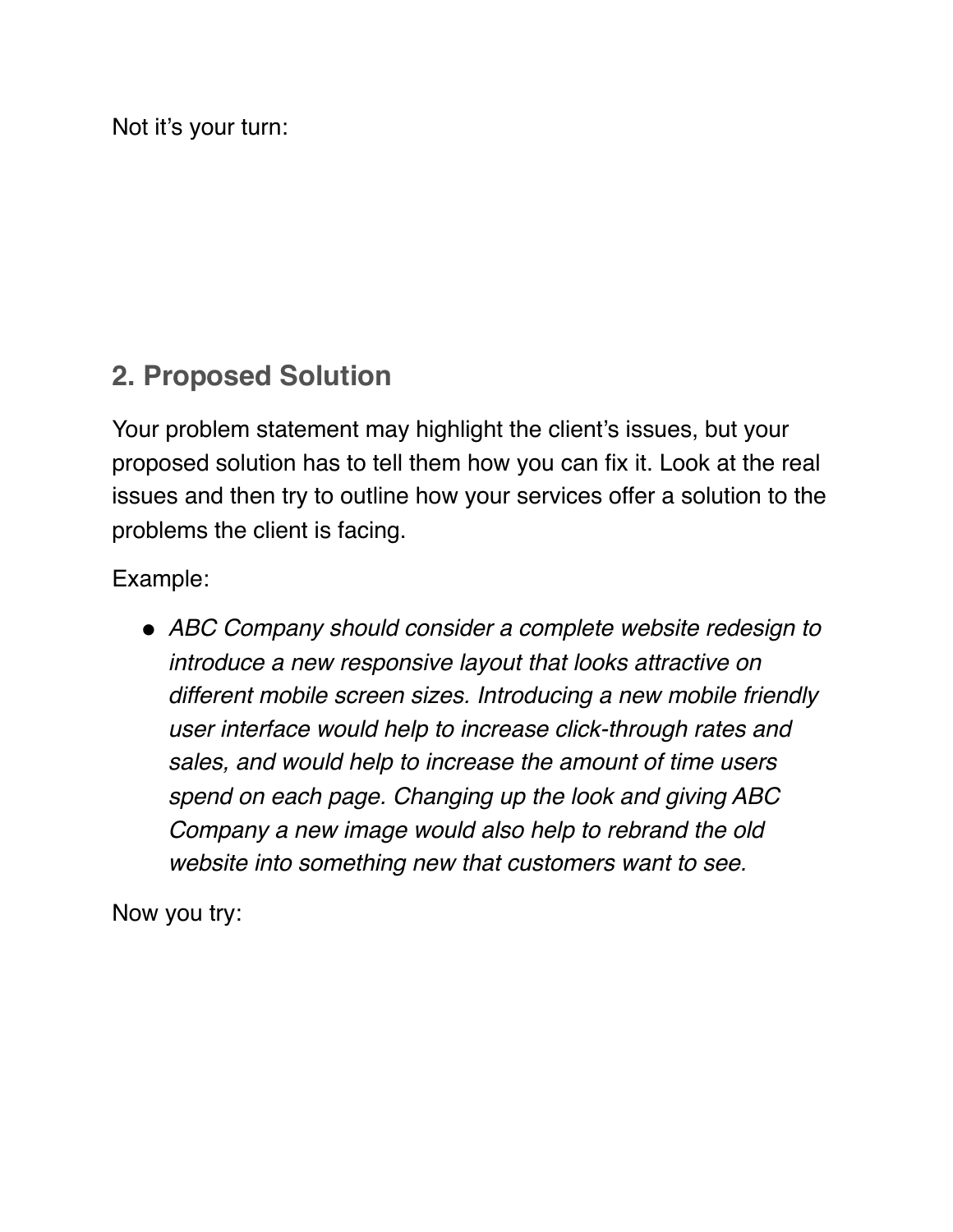#### **3. Benefits**

While you have already told the client your solutions, you still have to tell them why those services benefit them. Most clients won't know the difference between web development and web design, let alone what a web developer can do for them. You have to tell them how you can benefit them as a business.

Example:

• *By updating the current website to a fast, responsive theme, ABC Company can increase sales, especially from the mobile sector. Mobile traffic is steadily increasing, which also means that sales might increase further in the future. A new, more user friendly interface, would reduce frustration and stress for anyone surfing the website, and would hopefully increase sales as well. Finally, introducing a new look would complement the internal changes by rebranding the website into its more modern image.* 

Now you try: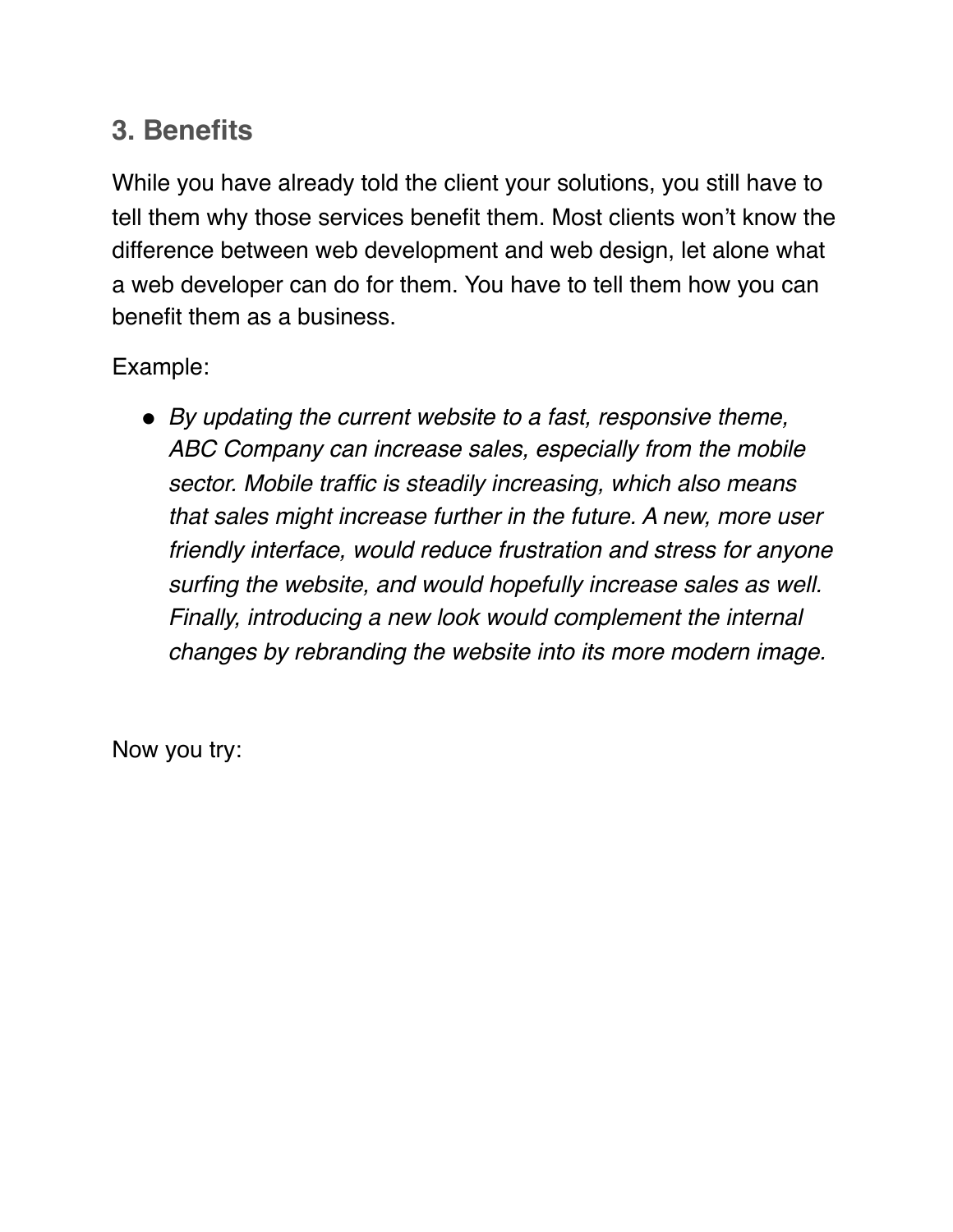#### **4. Pricing Section**

A pricing section is a very important addition to any website proposal but there are a few things to keep in mind. Your pricing section has to be clean, easy to understand, and as simple as possible. The best way to achieve this perfect balance is to use a grid format and then to use simple pricing breakdown.

For example:

Website Redesign………………………………………………….. \$4,970

**Initial Meeting** – We'll meet with you talk over your requirements, preferences, and business practices to get an idea of what you want.

**Interface**– We'll design a new, easy to use interface for the front end of your website to help improve usability.

**Responsive Design**– We'll take your website and make sure that all of the pages are set to resize when visited by different types of devices, so that your site is equally impressive and usable on any device.

**Website Redesign** – We'll redesign your entire website to incorporate ease of use with clean, functional design. We'll modernize the look and feel of your business to help rebrand your online presence.

Total Price: \$4,970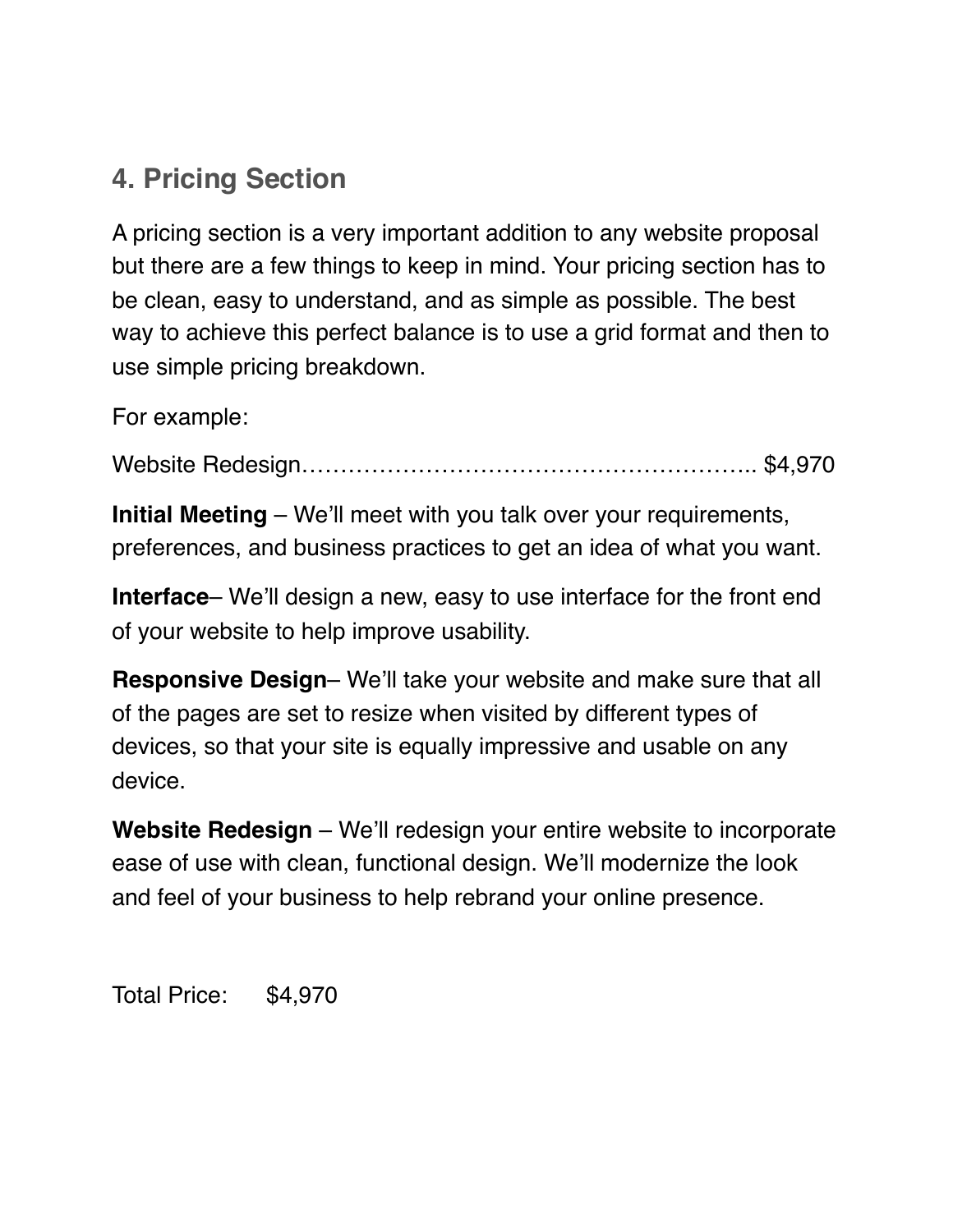Your turn:

Price \_\_\_\_\_\_\_\_\_\_\_\_\_\_\_\_\_\_\_\_\_\_\_\_\_\_\_\_\_\_\_\_\_\_\_\_\_\_\_\_

Service One

Service Two

Service Three

#### **5. Create a Call To Action**

A call to action is an important addition to your proposal because it does something that most of your competitors won't. It asks the client to take action.

While you might not think of this as a necessary include, a call to action can and will increase your success rate.

A good call to action includes contact information, final details about the project, and a quick look at what's in the future for companies that accept projects:

Here's a quick example:

*To get started with the proposal, follow these steps:*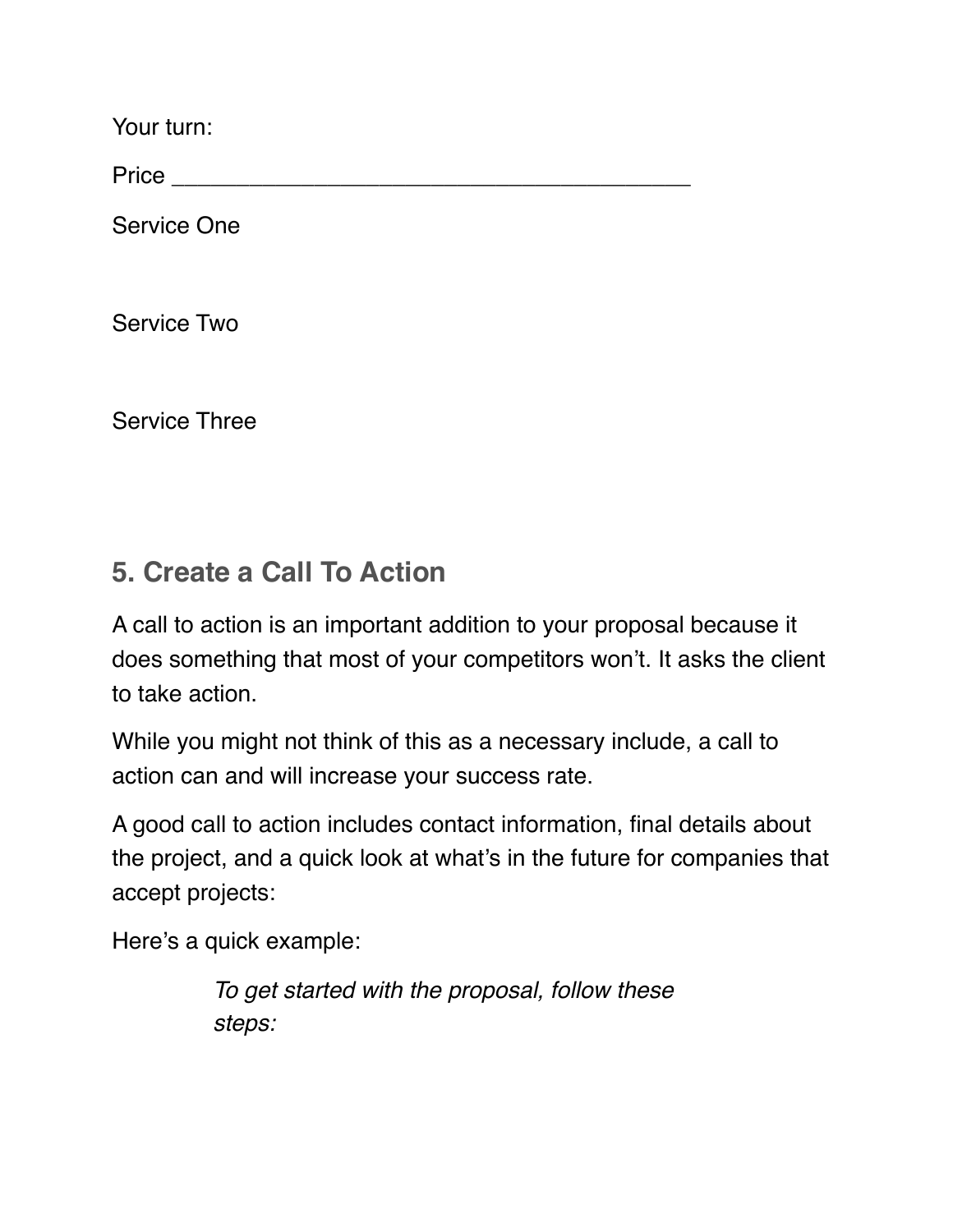- 1.*Call us at (xxx-xxx-xxxx) to accept the proposal as-is or discuss desired changes to the website, or contract details.*
- 2.*Finalize and sign contract.*
- 3.*Submit initial payment of 50% of the final budget.*

*Once the contract has been finalized, we'll get started with a meeting to discuss timelines, needs, and the look and feel of your dream website.* 

Now you try:

## **Make it Look Great**

Finally, you'll want to take a few minutes to make sure that your proposal looks as good as it sounds. Your proposal is your only chance to make a good first impression, so take the time to incorporate an elegant design in the header and footer, and to ensure that the layout and font on the proposal both look good. Do a quick proofread to ensure that all of your content is in place, and make sure you take out any irrelevant text and placeholders.

Good luck writing your website proposals.